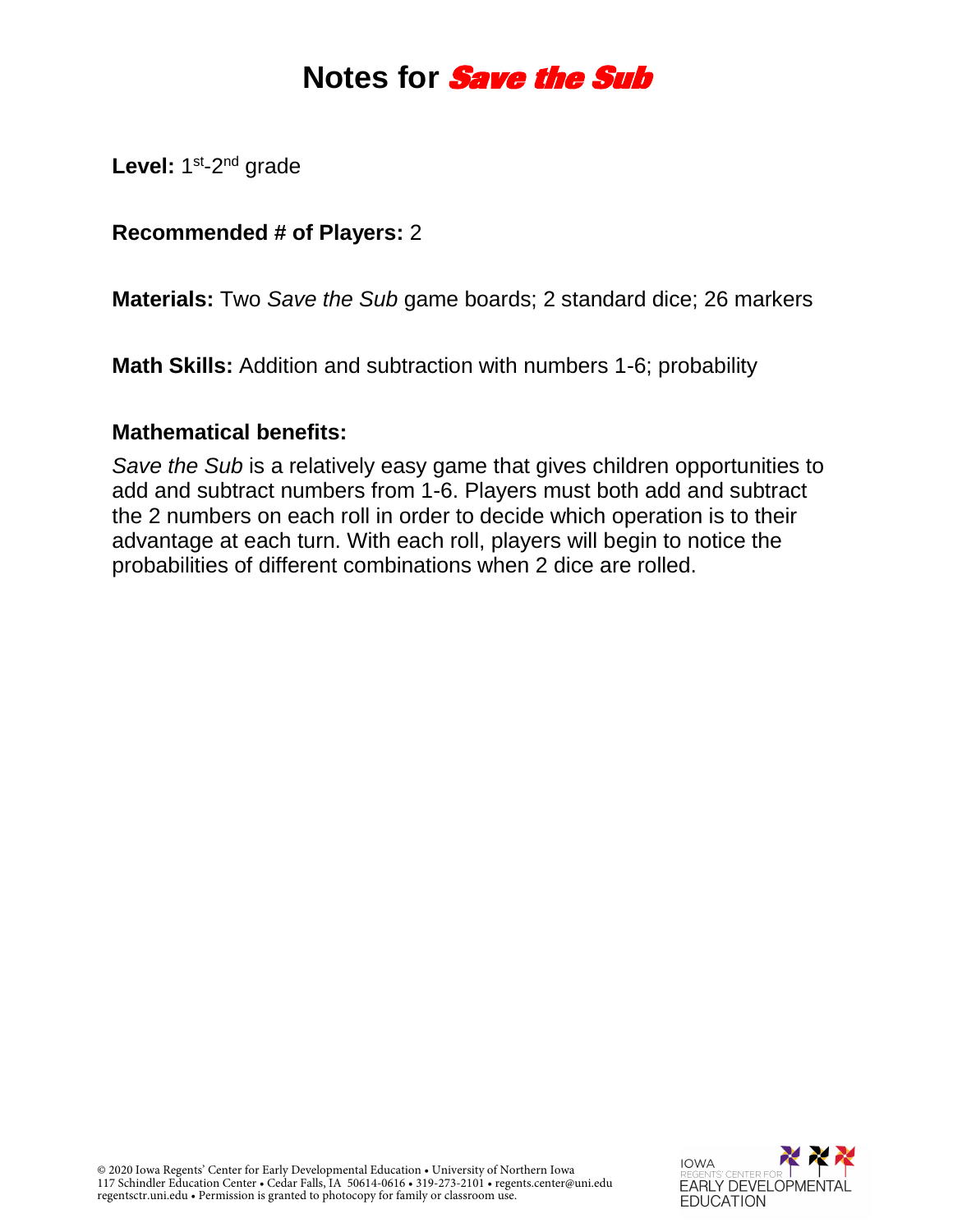

Save the Sub



2 Dice Version

**Materials:** A *Save the Sub* card for each player (make sure it says 2 dice at the bottom), 2 dice, 13 chips for each player

# **Number of Players:** 2

**Objective:** To be the first player to patch the holes in your submarine.

# **To play:**

- 1. Players decide who will go first.
- 2. Players take turns rolling the dice, adding or subtracting the two numbers on the dice, and covering up that hole on their submarine. Players can only cover up one hole per turn.
- 3. If players cannot cover a number on their board, their turn is over.



4. The game ends when one player covers all of the holes on his or her submarine. That player is the winner.

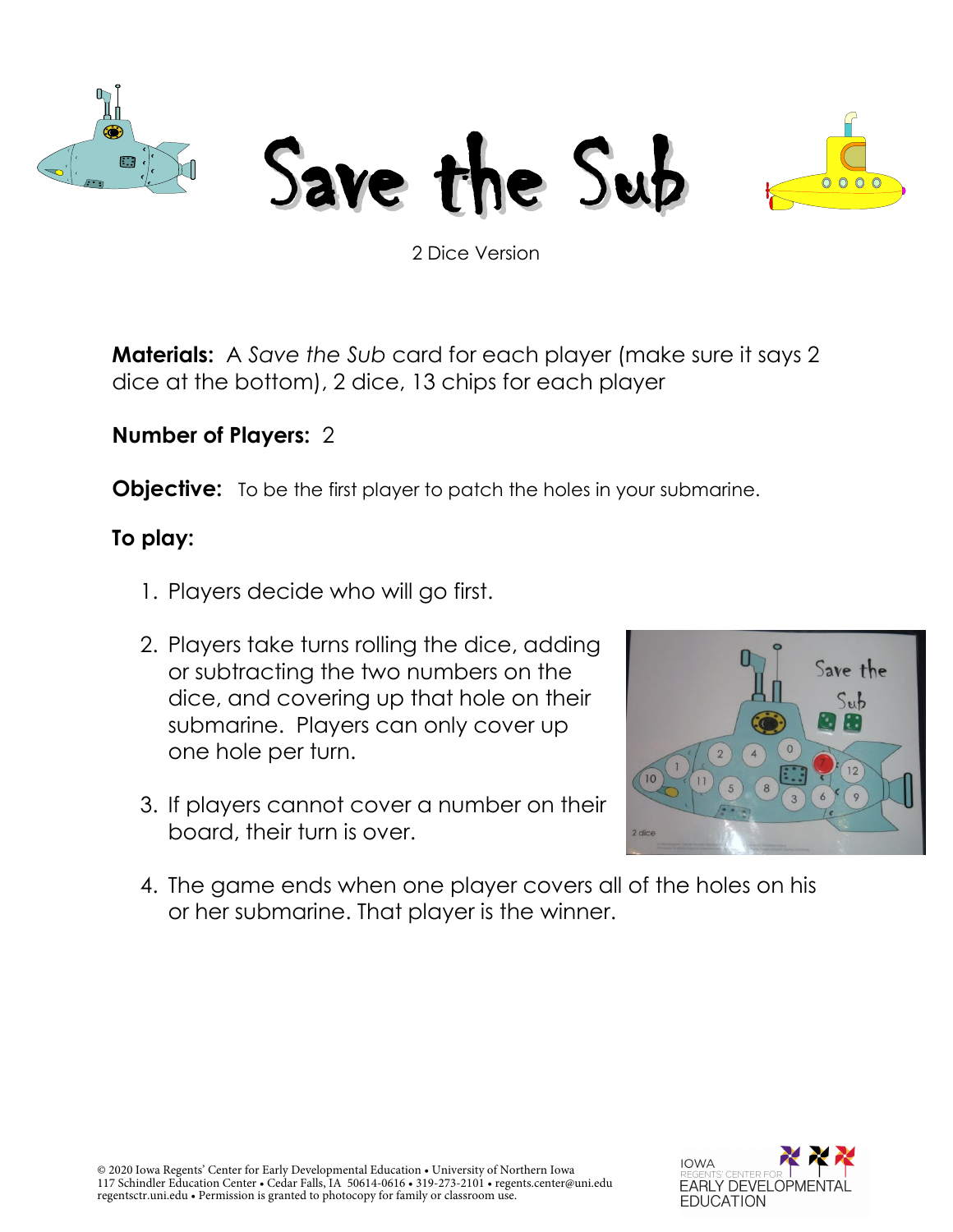

© 2020 Iowa Regents' Center for Early Developmental Education • University of Northern Iowa 117 Schindler Education Center • Cedar Falls, IA 50614-0616 • 319-273-2101 • regents.center@uni.edu regentsctr.uni.edu • Permission is granted to photocopy for family or classroom use.

XXX **IOWA EARLY DEVELOPMENTAL EDUCATION**